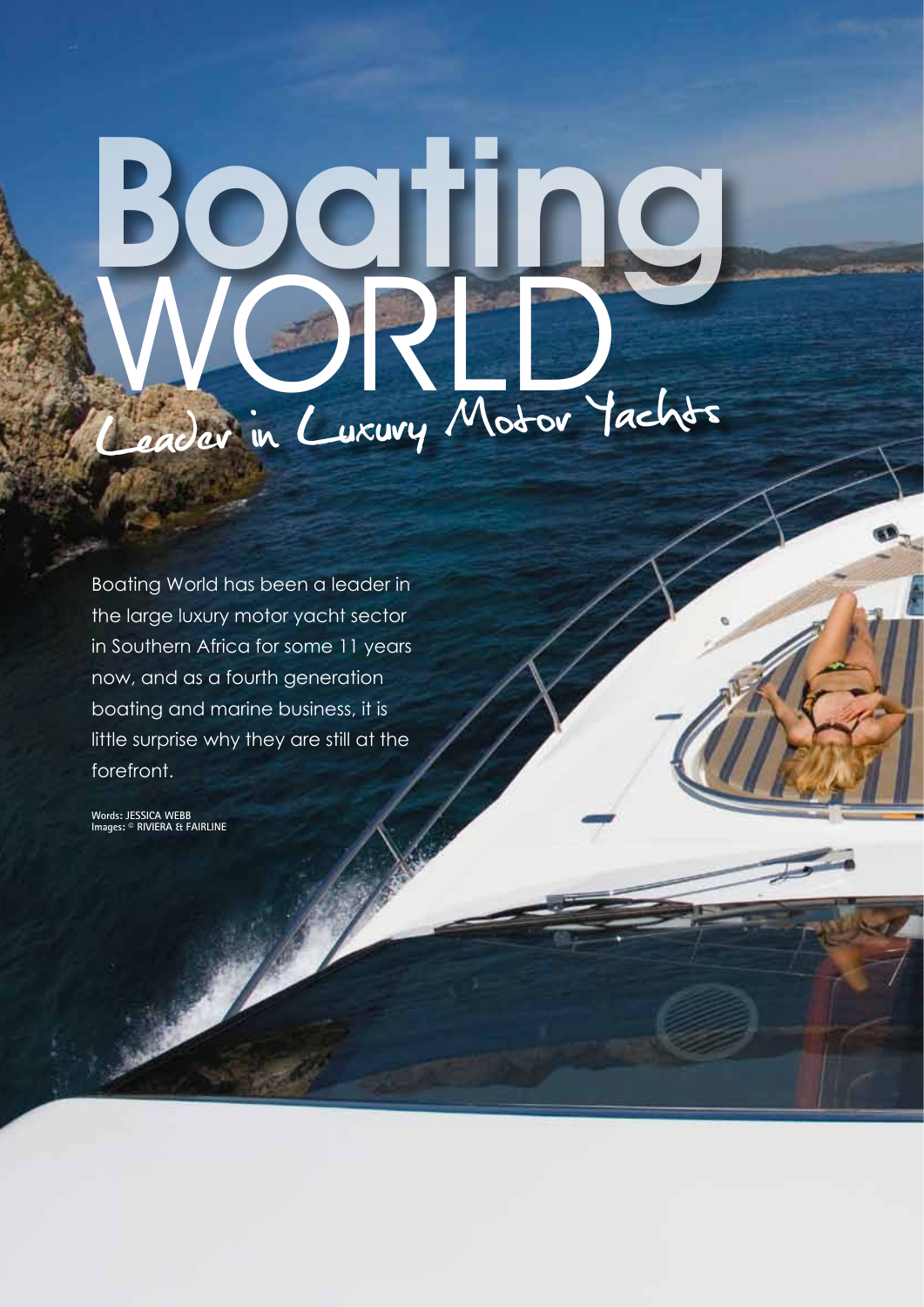oating World is proud to be<br>
celebrating its 11th year in<br>
the luxury boat industry and<br>
its second year since<br>
expanding from Durban into<br>
Cape Town. The company has<br>
become an established leader among the oating World is proud to be celebrating its 11th year in the luxury boat industry and its second year since expanding from Durban into Cape Town. The company has

marine industry's elite dealerships. Specialising in luxury motor yachts between 20 and 120 foot from prestigious brands such as Fairline and Riviera, Boating World has become synonymous with top-drawer luxury, and its staff well known for their meticulous attention to detail concerning even the most basic necessity.

This fourth generation business is led by life partners and owners Derrick Levy and Suzanne Glock, a couple that shares a passion for the industry – a key element in